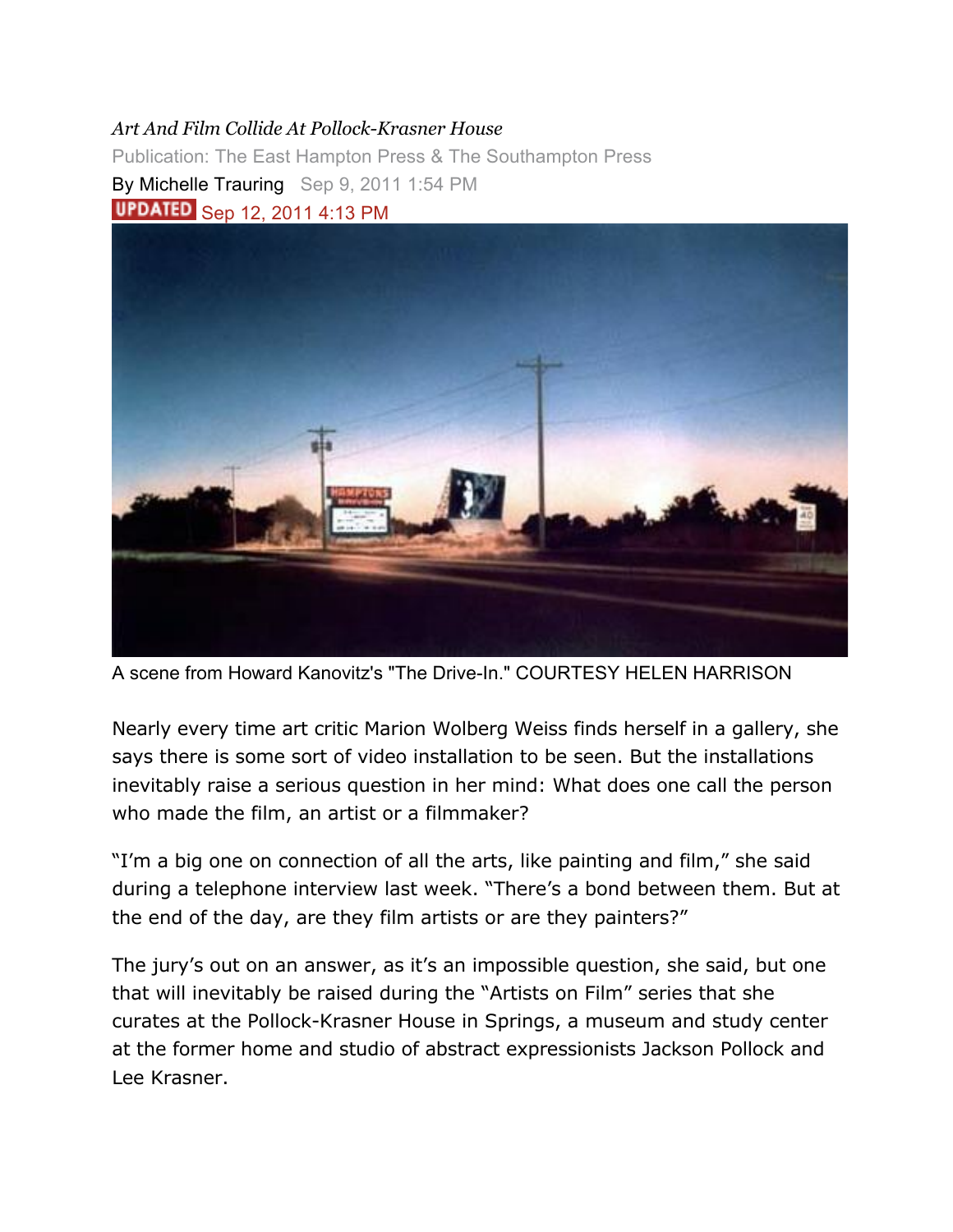This year's series, themed "Artists Make Movies: Avant-Garde Visionaries," began earlier this month with a selection of Andy Warhol's "Screen Tests." It will continue on Friday, September 16, with Watermill Center founder Robert Wilson's "Video 50." Painter Howard Kanovitz's documentary, "The Drive-In," will screen on Friday, September 23. The series will conclude with filmmakerphotographer Alyson Denny's "Half & Half & Honey," and her collaboration with Joshua White, "Alba," on Friday, September 30.

The venue's history alone was enough to attract Ms. Denny to the series, she said during a telephone interview last week. Her films should nicely dovetail the static works on view.

"These two pieces are like moving, abstract expressionism," she said.

Both works were commissioned for Manhattan apartment installations, she said. In 2009, Ms. Denny and Mr. White—who founded "The Joshua Light Show" in the late 1960s—created "Alba," an hour-long video using white-onwhite imagery achieved by some of the most unexpected objects, from a fog machine to an aquarium bubbler in hair gel, she said.

"Josh and I gathered up and bought every conceivable thing, and I had a field day shooting them," she said. "It's all real world material, in some way, but it's shot in a way that would abstract it and layer it. It was really a bonanza."

A year later, another offer came knocking on Ms. Denny's door.

"Someone heard about the first piece," she said. "I was working with this motif of dropping milk and half and half into water, doing different visual dances with that. Someone I knew said, 'That sounds really, really cool. I need that for my apartment.'"

She laughed and added, "I was having a good run."

Her solo project differs heavily from "Alba" because it's mostly shot in black space, Ms. Denny explained. Using digital tricks on top of her real world material, she created a "balletic, colored, liquid dance," she said.

Structurally, the 15-minute piece has two sections. The film's second half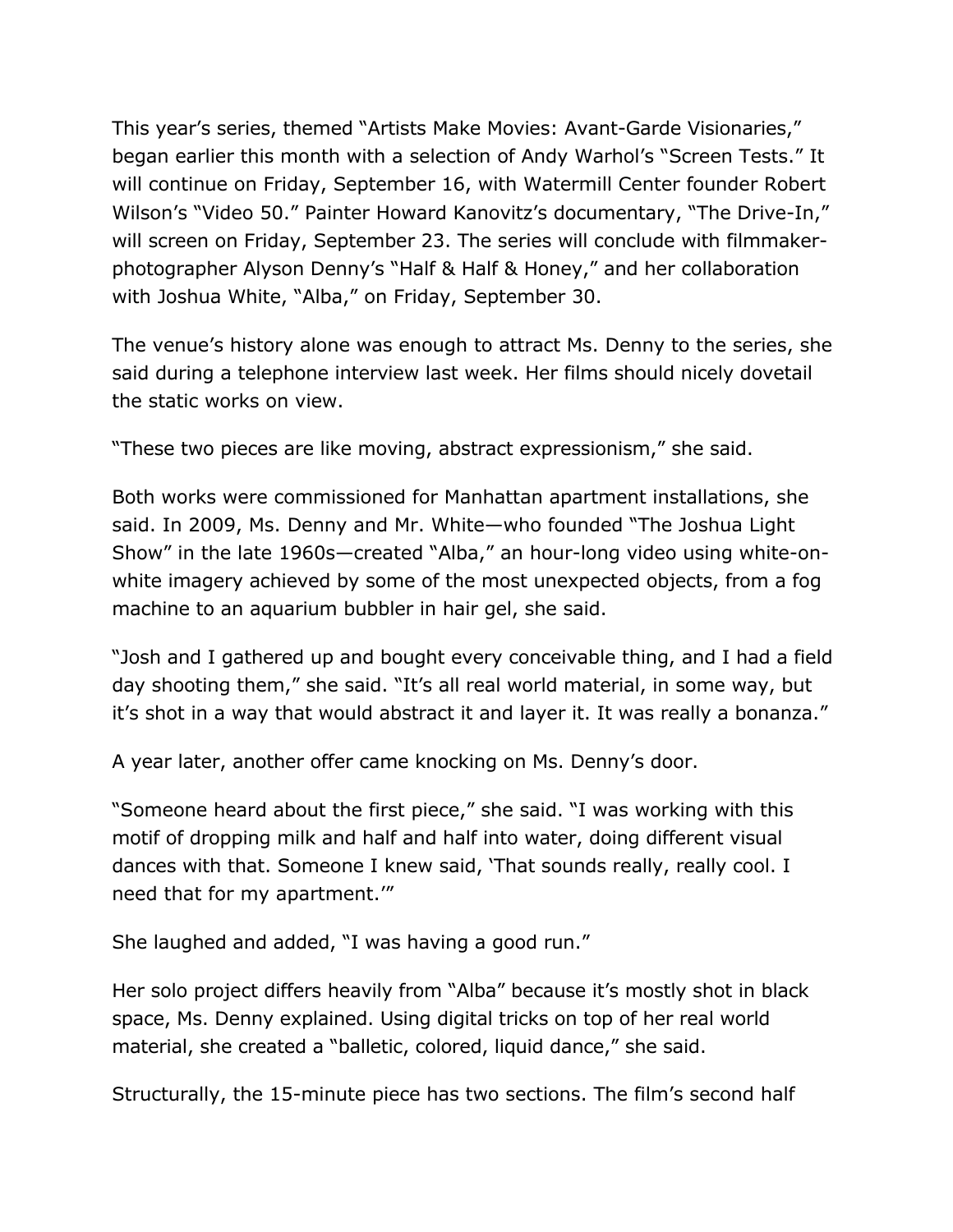utilizes honey, creating a very different world that some viewers have said looks like outer space, Ms. Denny said.

The annual exhibit is about more than just viewing the films, according to Pollock Krasner House Director Helen Harrison. It's about learning what really makes an artist tick.

"You're not going to see this stuff anywhere else," she said during a telephone interview last week. "It's very specialized and very intimate and you do get an opportunity to talk to someone involved with the film afterward to find out what they were thinking."

Both Ms. Denny and Mr. White will be present for a discussion following their screening, Ms. Denny said.

"We did a talk at Yale last year, we're actually pretty entertaining," she said. "Josh himself is a living legend. He's got a lot of stories."

But when it comes to the question of "film artist or painter?" Ms. Denny said that if she's asked, she doesn't know whether she'd refer to herself as an artist or a filmmaker because she took the opposite path of her counterparts in the series—Mr. Warhol and Mr. Wilson—who are recognized as artists first and filmmakers second.

"I'm trained as a filmmaker, but I took a hiatus as a photographer," she recalled. "I still feel like I'm a visitor in photography. Film is my first love."

"But I became a quote, unquote, artist," she continued. "I never thought of being an artist. I just had these ideas I wanted to play around with in abstract photography, and I got hooked."

But now that she is back into film, Ms. Denny said she's finding her own connections between her two passions through her upcoming projects.

"It's interesting to come back to filmmaking as an artist," she said. "In this case now, I'm carrying through a lot of ideas that I'm working on in still photography. With my background as a documentary filmmaker, it's meaningful that I'm working with real world material. There's something